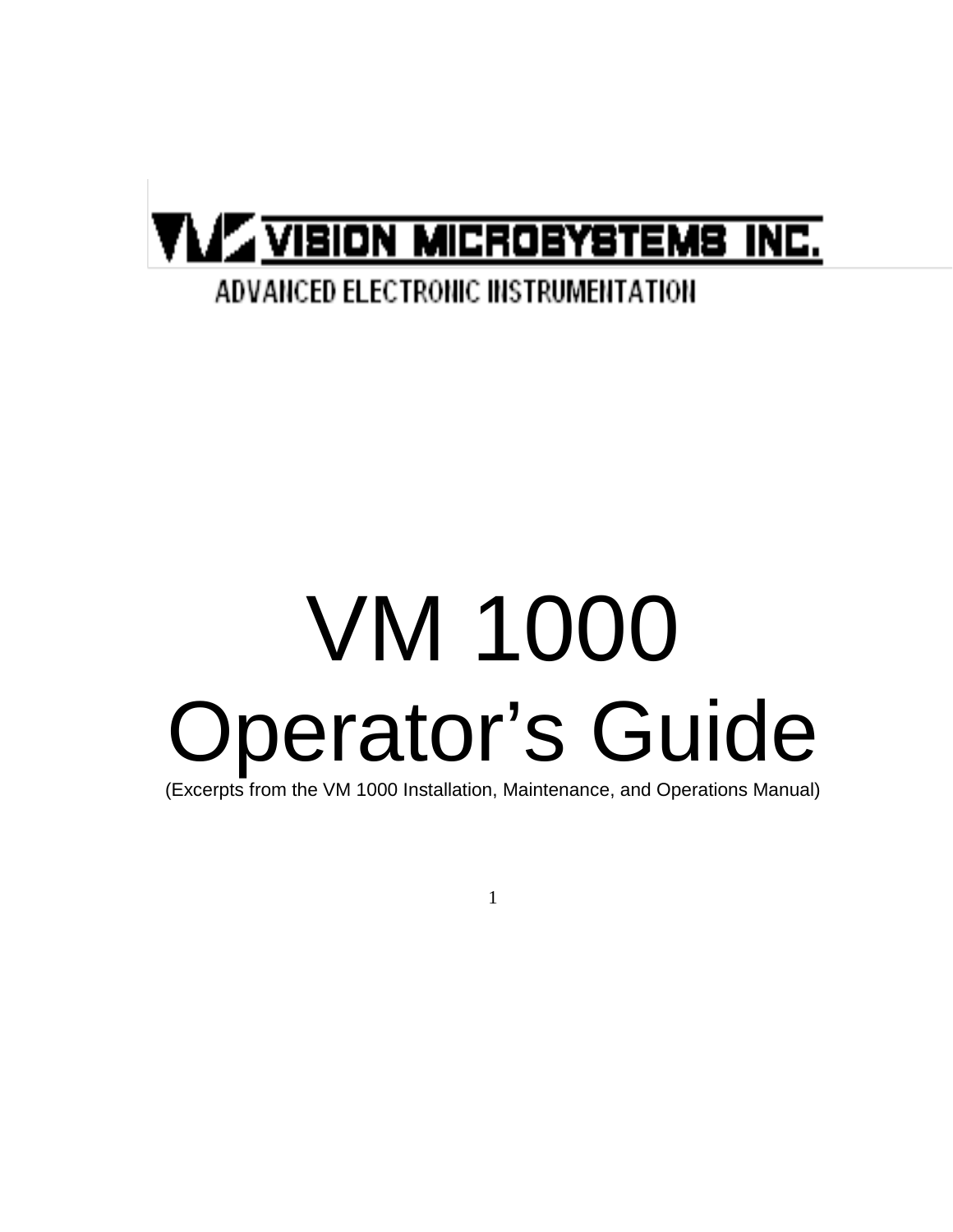#### **PURCHASER / USER AGREEMENT**

The purchaser and/or user, by accepting this equipment, agrees to hold VISION MICROSYSTEMS INCORPORATED, its owners, assigns, heirs and employees, free and harmless from all loss, liability or damage resulting from claims brought by any reason of alleged failure or defect of any parts supplied by VISION MICROSYSTEMS INCORPORATED.

VISION MICROSYSTEMS INCORPORATED has made every effort to document this product accurately and completely. However, *VISION MICROSYSTEMS INCORPORATED assumes no liability for errors or for damages that result from the use of this manual or the equipment it accompanies*. VISION MICROSYSTEMS INCORPORATED reserves the right to make changes to this manual and the product at any time without notice.

> VISION MICROSYSTEMS INCORPORATED 4151 Mitchell Way BELLINGHAM, WASHINGTON 98226 PHONE (360) 714-8203 FAX (360) 714-8253 [www.visionmicrosystems.com](http://www.visionmicrosystems.com/)

> > 2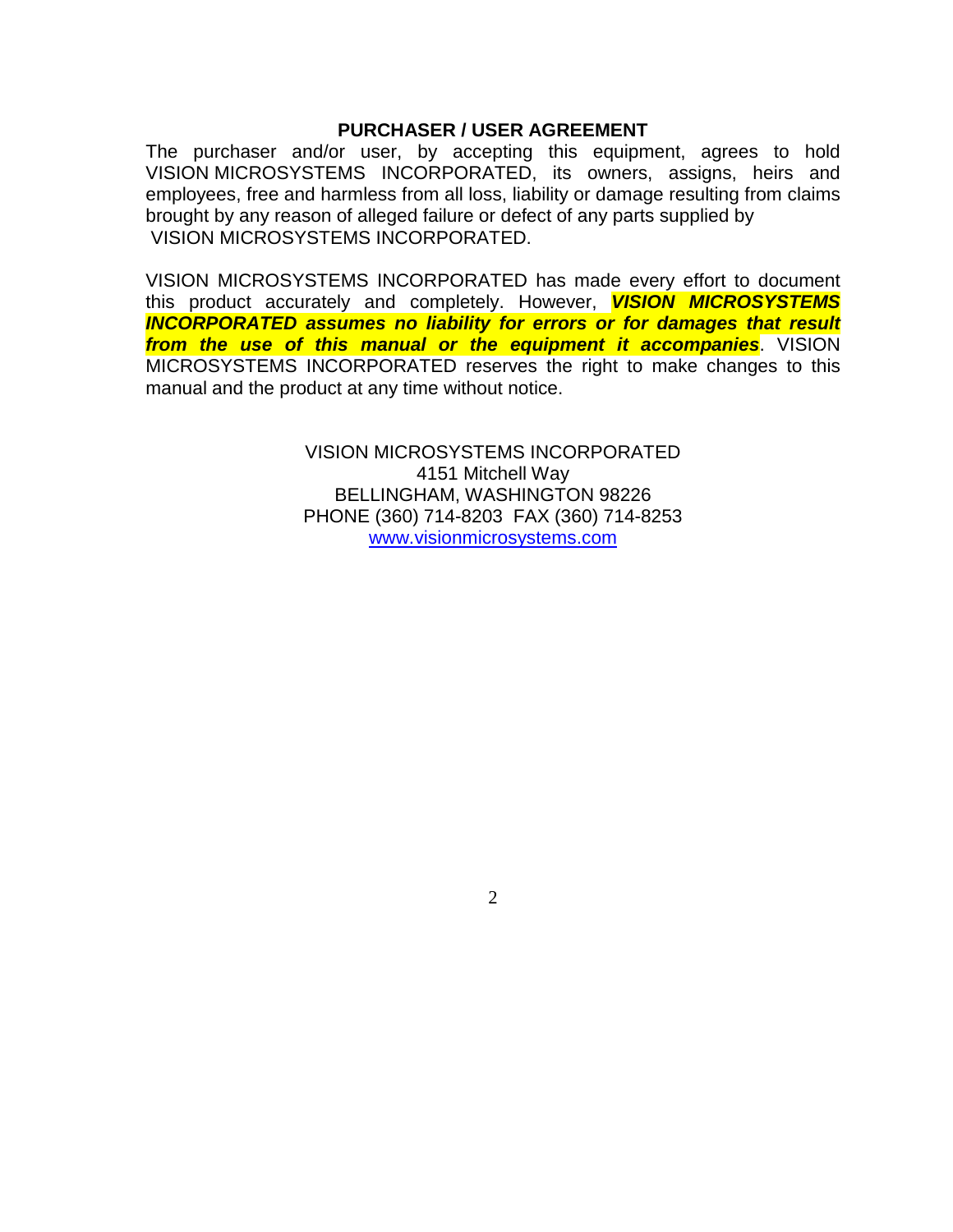## **TABLE OF CONTENTS**

| 1.5 ADDING FUEL TO THE FUEL COMPUTER 7              |  |
|-----------------------------------------------------|--|
| 1.6 FUEL COMPUTER NORMAL OPERATION MODES 8          |  |
| 1.7 CYLINDER ANALYZER SYSTEM OPERATION 8            |  |
| <b>1.8 ELECTRICAL MONITORING SYSTEM OPERATION10</b> |  |
| 1.9 'AUTOTRACK' ™ SYSTEM OPERATION 10               |  |
| 1.10 FLIGHT DATA RECORDER SYSTEM OPERATION 12       |  |
| 1.11 INDICATOR CARE AND MAINTENANCE 12              |  |

3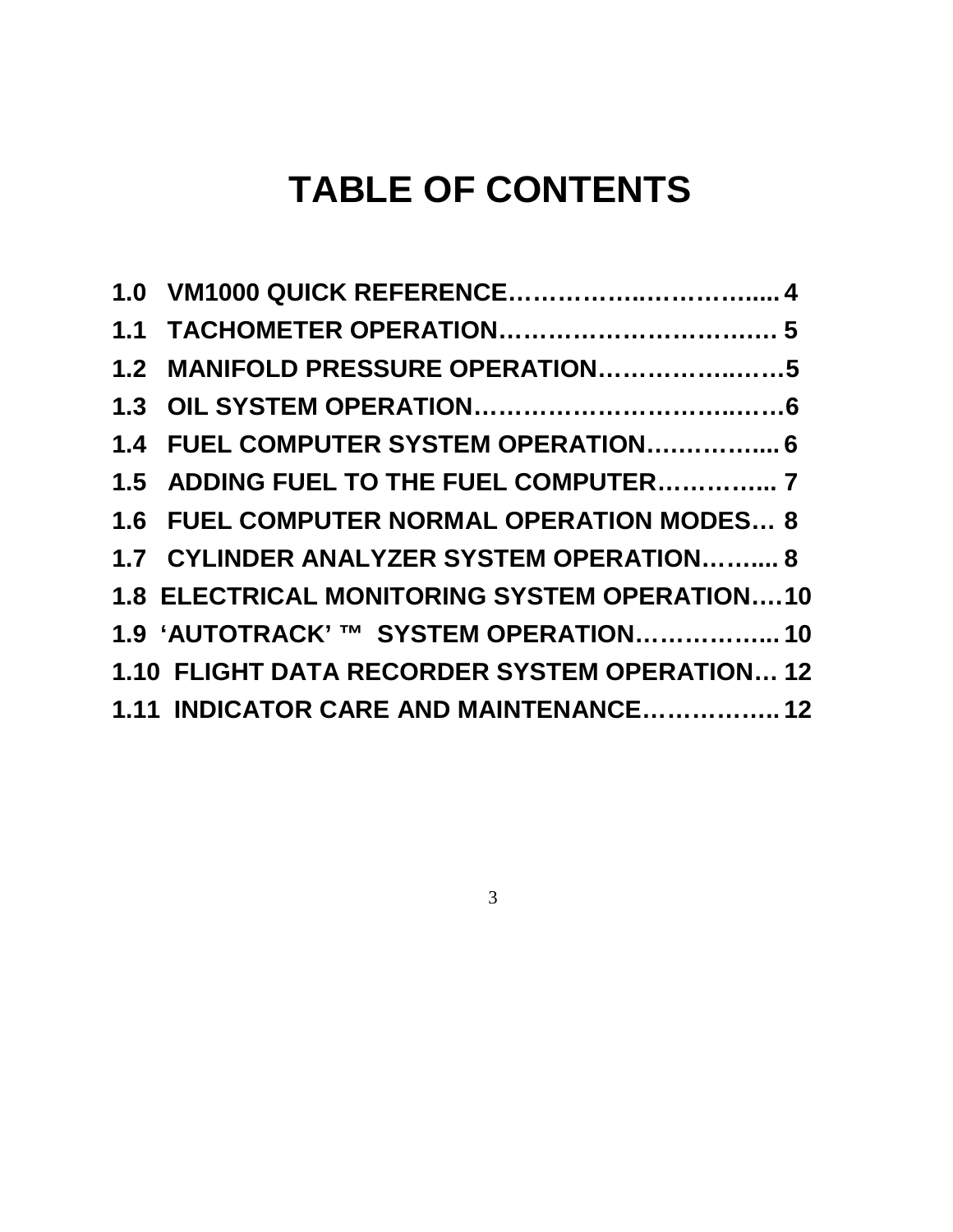

**BUTTON 1: 'SELECT EGT/TIT GRAPHIC MODES' BUTTON 2: 'SELECT EGT/TIT & CHT DIGITAL MODES' BUTTON 3: 'SELECT AUTOTRACK ON / OFF' BUTTON 4: 'SELECT FUEL COMPUTER MODES' BUTTON 5: 'SELECT FLIGHT DATA RECORDER INFO'**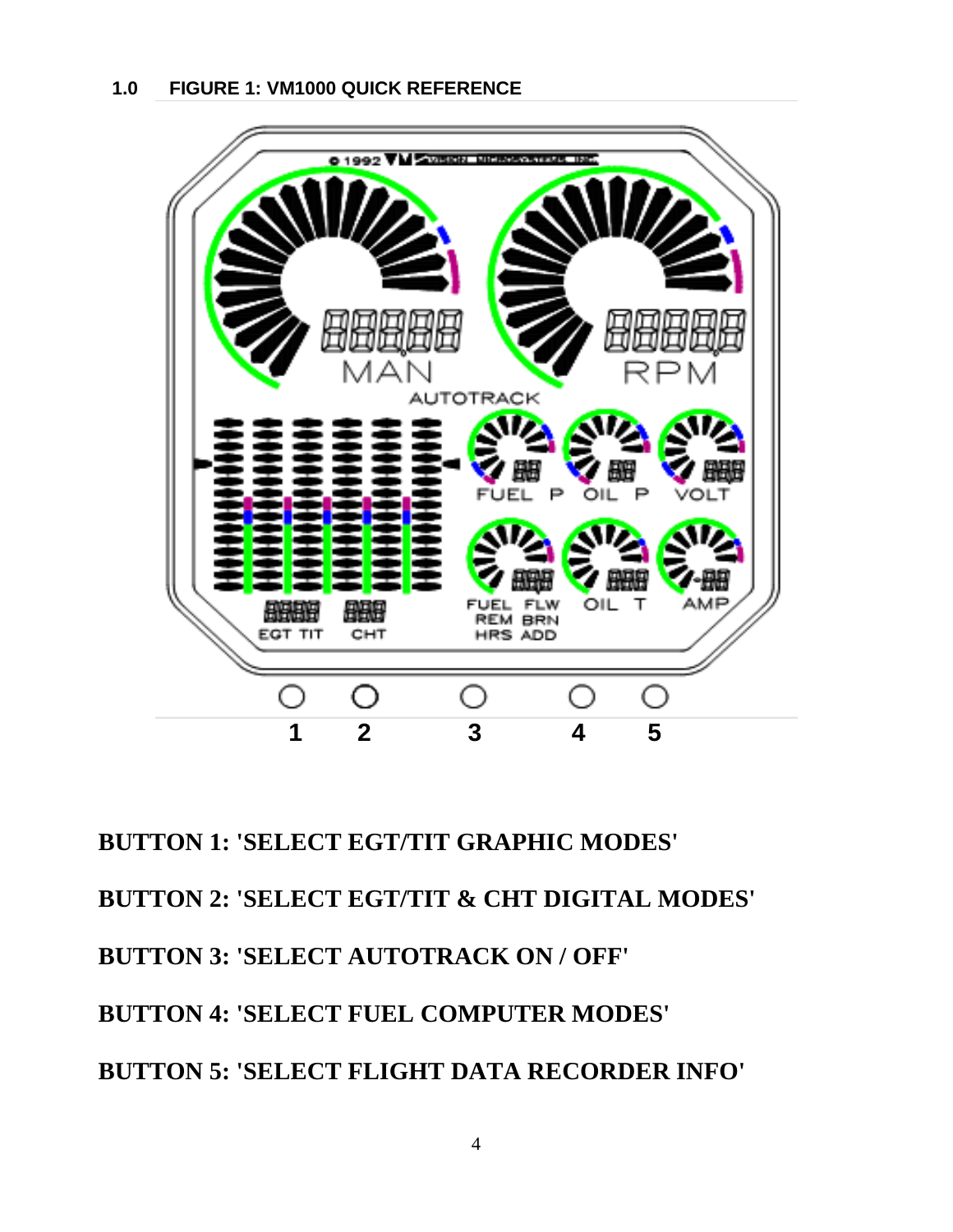#### **1.1 TACHOMETER OPERATION**

The tachometer system provides both a full sweep graphic analog display and four place digital display. When you start the engine you will see the analog graph rise in proportion to the engine speed. Full color range marks provide you with a quick reference to monitor normal, caution and red line engine RPM.

#### **RPM:**

The digital readout provides you with exact RPM information. The resolution (or incremental steps) of the digital display is 10 RPM. For example, the display might read '2400' and after you make a slight increase in power, it would read '2410'. This is a definite advantage over other digital tachs that read in less than 10 RPM steps. They change so frequently that it becomes very distracting and annoying to the pilot. We recommend using the digital display for RPM checks and letting the engine stabilize for a minimum of three seconds during the checks. The high accuracy of the tach will allow you to follow long-term performance trends of your engine and prop, such as static maximum rpm, carb heat effectiveness, and typical mag drops. These can be important indicators of engine and accessory condition.

#### **Engine Operating Hours:**

Another feature is the 'engine hours counter'. When the engine is off, the digital display reads the total accumulated engine hours to a maximum of '5999.9'. Engine hours are accumulated any time RPM is greater than 1500.

#### **RPM Alert:**

A warning alert activates whenever the engines redline is reached. The RPM display will flash until this condition is corrected.

#### **1.2 MANIFOLD PRESSURE OPERATION**

The manifold pressure system provides both a full sweep graphic analog display and three place digital display.

The full sweep graphic display resolution is 1" IN. HG. The full color range marks provide you with a quick reference to manifold pressure when making fast power changes.

The digital readout provides you with precise manifold pressure information. This allows very precise power settings to be achieved.

You can, for example, in stabilized conditions, watch for small changes in pressure that can indicate throttle creep or induction problems.

For new induction system designs, or modifications to existing designs, this repeatability is extremely valuable to judge the performance of the design or design changes.

#### **Manifold Pressure Alert:**

A warning alert activates whenever the engines redline is reached (typically only for turbocharged engines). The display will flash until this condition is corrected.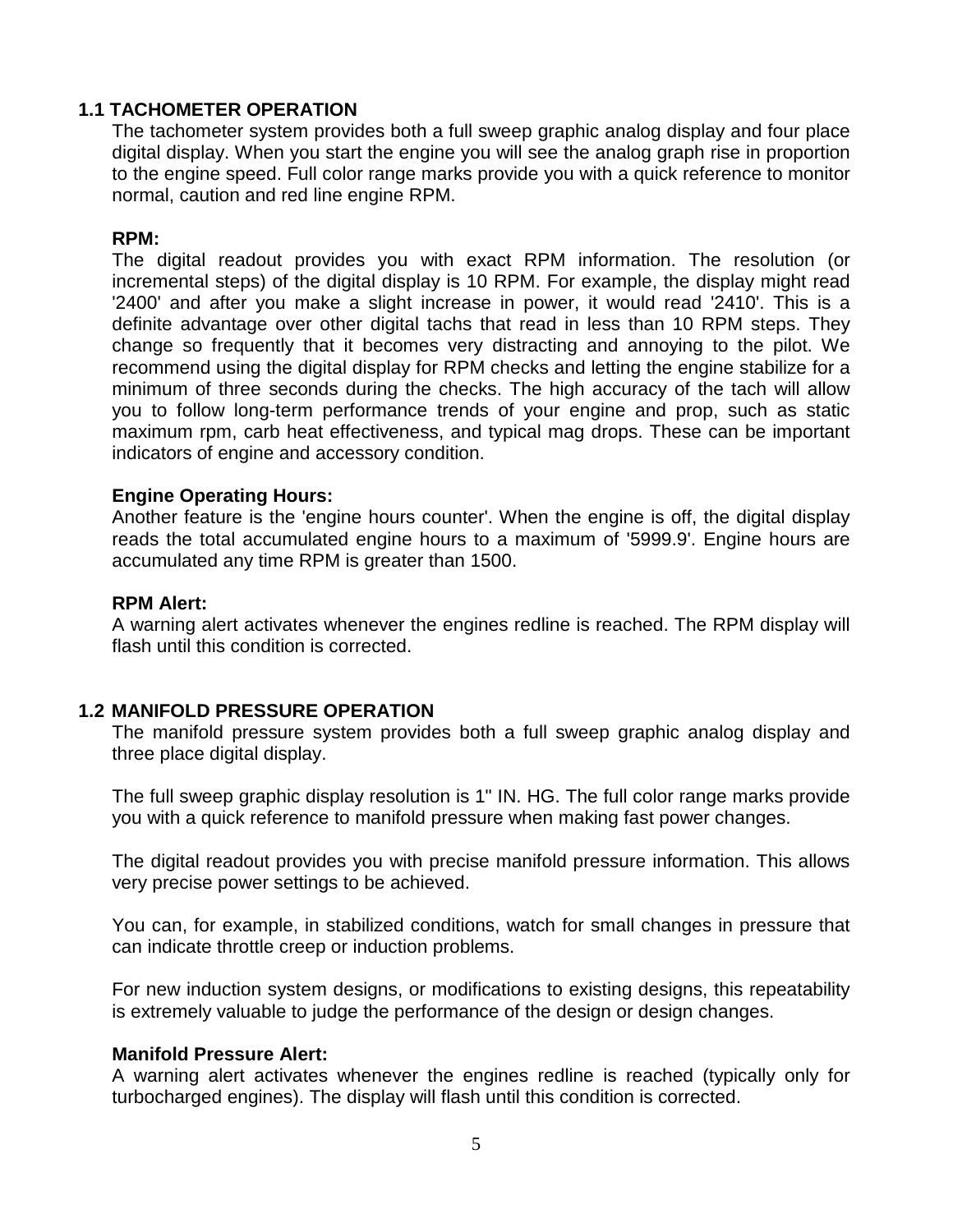#### **1.3 OIL SYSTEM OPERATION**

Both oil pressure and oil temperature are displayed continuously in two separate full sweep graphic and digital areas.

#### **Oil Pressure:**

As oil pressure rises, the graph size increases proportionately. The full color range marks let you see at a glance how close to red line oil pressure you are.

The digital display reads out in 1 PSI increments to a maximum of 99. This is very useful for monitoring typical engine oil pressure trends. Because of the high accuracy and repeatability of this system, the oil pressure can be closely monitored for unusual trends. For example, if you are cruising in a stabilized condition, and the oil pressure starts to count down, and oil temp is counting up, this could help you to identify impending oil-loss or cooling problems.

#### **Oil Pressure Alert:**

A warning alert activates whenever the engines redline is reached. The display will flash until this condition is corrected.

#### **Oil Temperature:**

Oil temperature is displayed both graphically and digitally. As oil temperature rises, the graph size increases proportionately. This is consistent with the oil pressure display and makes it very easy to determine relationships between the two parameters.

The full color range marks let you see at a glance how close to red line oil temperature you are.

The digital display reads out in 1 degree Fahrenheit increments to a maximum of 300 degrees. This is very useful for monitoring typical engine oil cooling system performance.

For new engine installations, you can take advantage of the high accuracy and repeatability for analyzing the engine oil cooler system efficiency. If the cooling does not seem to be effective enough, you can make changes and repeat your tests with the confidence that the next test data will reflect the results of your changes.

#### **Oil Temperature Alert:**

Your oil temp system also provides you with built-in warning annunciators. If the oil temperature rises above redline, the system captures the event and the display is flashed until the problem is corrected. This is a real advantage in the busy cockpit.

#### **1.4 FUEL COMPUTER SYSTEM OPERATION**

#### **Fuel Pressure:**

Fuel Pressure is displayed both digitally and graphically. As fuel pressure rises, the graph rises proportionately. Full color operating range marks are provided that indicates the normal operating range of fuel pressure for your engine at a glance. The digital display allows you to see small variations and make notations of typical fuel pressure behavior.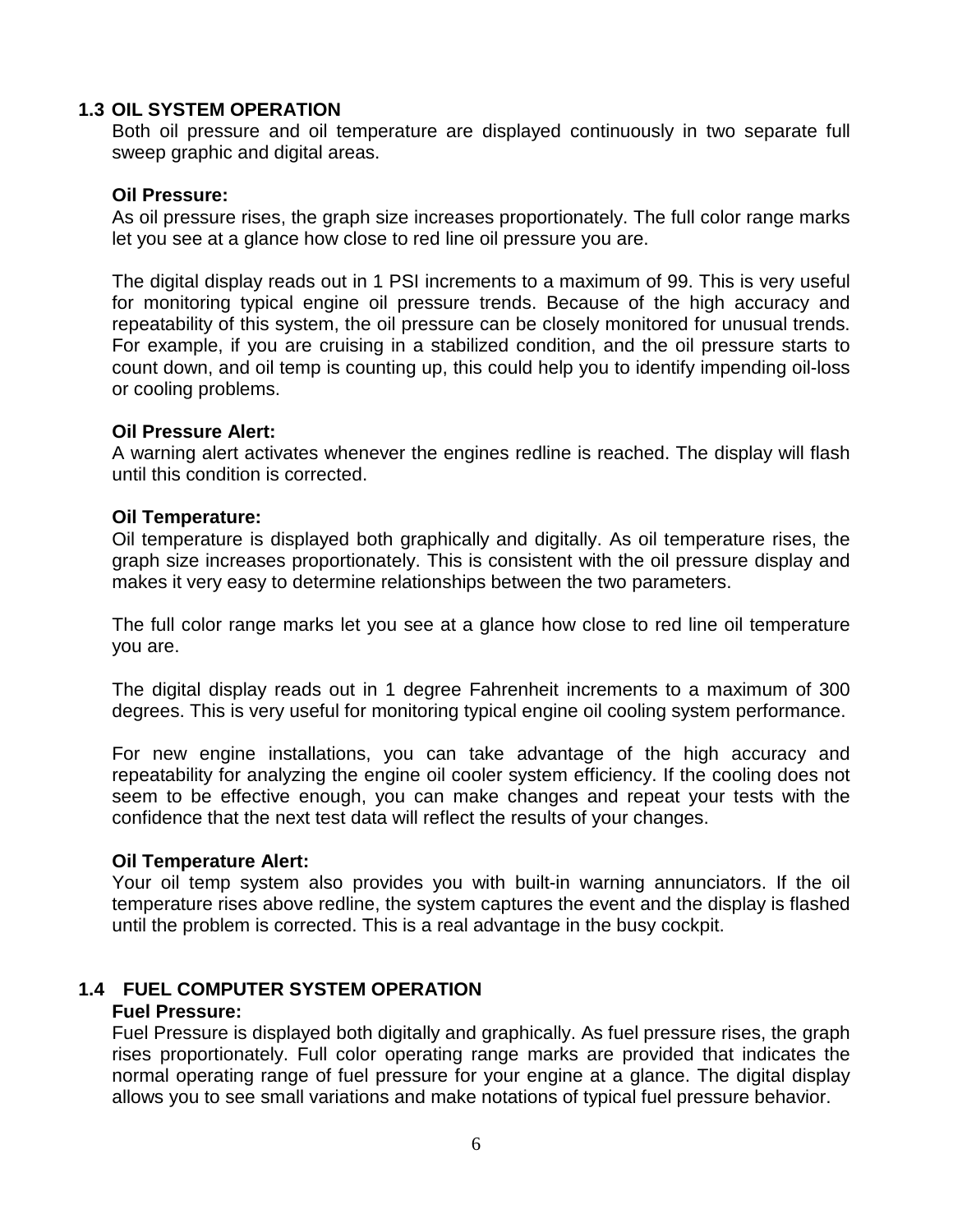#### **Fuel Pressure Alert:**

The system has a built-in warning system and will flash should fuel pressure move outside of the limits for your particular engine.

#### **Fuel Flow:**

Fuel Flow is displayed both digitally and graphically. As fuel flow increases, the graph increases proportionately. The digital display provides tenth gallon resolution.

There are four additional features that the fuel computer provides:

**'REM'** - Fuel remaining onboard

**'BRN'** - Fuel burned since last power-up

**'HRS'** - Hours of fuel remaining

**'ADD'** - Add fuel to computer memory.

An exclusive feature of our fuel flow computer is its ability to 'damp out' the wide variations in displayed fuel flow normally seen on other fuel flow digital readouts. Our system will smooth these short term flow variations to give you a steady flow indication with NO sacrifice in accuracy.

#### **Fuel Remaining Alert:**

Your fuel computer has a built-in 'Low Fuel Remaining' warning annunciator. When the computed fuel total is less than a factory programmed amount (10 gallons standard), the display will flash.

#### **1.5 ADDING FUEL TO THE FUEL COMPUTER**

*\*\*\*\*\*\*\*\*\*\*\*\*\*\*\*\*\*\*\*\*\*\*\*\*\*\*\*\*\* WARNING \*\*\*\*\*\*\*\*\*\*\*\*\*\*\*\*\*\*\*\*\*\*\*\*\*\*\*\*\*\*\*\*\**

*IMPROPER USE OF THIS FEATURE WILL GIVE YOU INCORRECT FUEL 'REM' AND 'HRS' INFORMATION. INSURE THAT YOU UNDERSTAND THE OPERATION OF THIS SYSTEM BEFORE USING IT INFLIGHT. AFTER INSTALLATION AND PERIODICALLY THEREAFTER, VERIFY THAT THE SYSTEMS ACCURACY IS ACCEPTABLE FOR YOUR INTENDED USE.*

**\*\*\*\*\*\*\*\*\*\*\*\*\*\*\*\*\*\*\*\*\*\*\*\*\*\*\*\*\*\*\*\*\*\*\*\*\*\*\*\*\*\*\*\*\*\*\*\*\*\*\*\*\*\*\*\*\*\*\*\*\*\*\*\*\*\*\*\*\*\*\*\*\*\*\*\***

Your fuel computer has a unique feature that allows you to 'ADD' fuel according to how much has been pumped into the tank(s). You are not required to calculate the new total fuel level after adding fuel, as on many other fuel computers. This system does it for you. Follow the steps below to 'ADD' fuel to the computer, referring to '**Error! Reference source not found.**':

- STEP 1. Press 'BUTTON 4' until the **'ADD'** indicator activates
- STEP 1. Press 'BUTTON 3 to add tens and 'BUTTON 5' to add ones to match the fuel that was pumped into the tank(s).

NOTE: To 'top off' the tank(s) just press 'BUTTON 3' to run up a number more that your max capacity. The system will only add what is needed to 'fill' the computers electronic tank to its max capacity as set up in '**Error! Reference source not found.**'.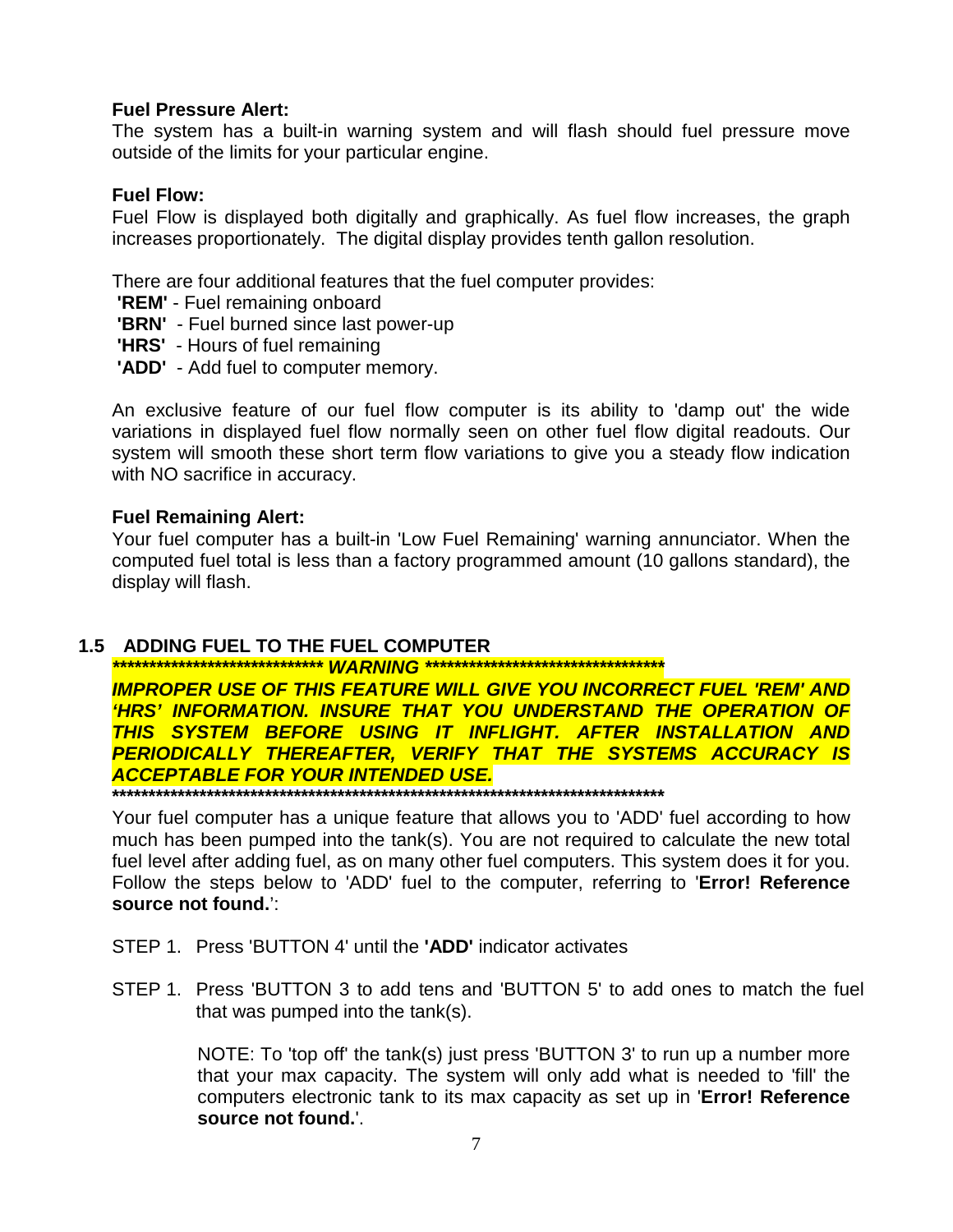STEP 2. If you made a mistake just leave everything alone for more than 20 seconds and the computer will automatically cancel the **'ADD'** mode. If you are happy with the entered value, then press 'BUTTON 4' and the new fuel will be automatically added to the prior fuel **'REM'** total. Double check this new total by pressing 'BUTTON 4' until the **'REM'** fuel is shown.

NOTE: In the event you want to 'zero' the current fuel remaining value, press Button 4 until **'REM'** is displayed and continue holding it in. Simultaneously press Button 3 and the **'REM'** value will be cleared to zero.

#### **1.6 FUEL COMPUTER NORMAL OPERATION MODES**

Press 'BUTTON 4' to select the desired fuel computer operating mode. The mode is displayed below the permanent words '**FUEL FLW**' on the display:

**'FUEL FLW':** Fuel Flow is the default mode after powering up. This mode displays the fuel flow in the appropriate Units Per Hour both digitally and graphically. The digital section provides 0.1 unit resolution. The graphic section provides you with a quick reference of the current fuel flow.

**'REM':** This mode displays the current fuel total remaining in gallons. It is digitally displayed in 0.1 gallon increments. This mode is ONLY usable, if you have kept the computer's memory updated with fuel information corresponding to the actual aircraft usable fuel and have always had the computer operational when fuel is being burned. The graphic display is shut off as it has no relationship to this parameter.

**'HRS':** This mode displays the calculated hours of fuel remaining (sometimes referred to as endurance), as a function of the current flow rate and current fuel total in the computer's memory. It is digitally displayed in 0.1 hour increments. This mode is ONLY usable, if you have kept the computer's memory updated with fuel information corresponding to the actual aircraft usable fuel and have always had the computer operational when fuel is being burned. The graphic display is shut off as it has no relationship to this parameter.

**'BRN':** This mode displays the gallons of fuel burned in flight since system power up. It is digitally displayed in 0.1 gallon increments. The graphic display is shut off as it has no relationship to this parameter.

**'ADD':** This mode allows you to add fuel to the fuel computers 'electronic tank' after fuel has physically been added to the aircraft's tank(s). See section on 'ADDING FUEL TO THE COMPUTER'.

#### **1.7 CYLINDER ANALYZER SYSTEM OPERATION**

The engine analyzer system displays all cylinder information both graphically and digitally. Full color reference marks are provided for cylinder head green, yellow and redline temperatures.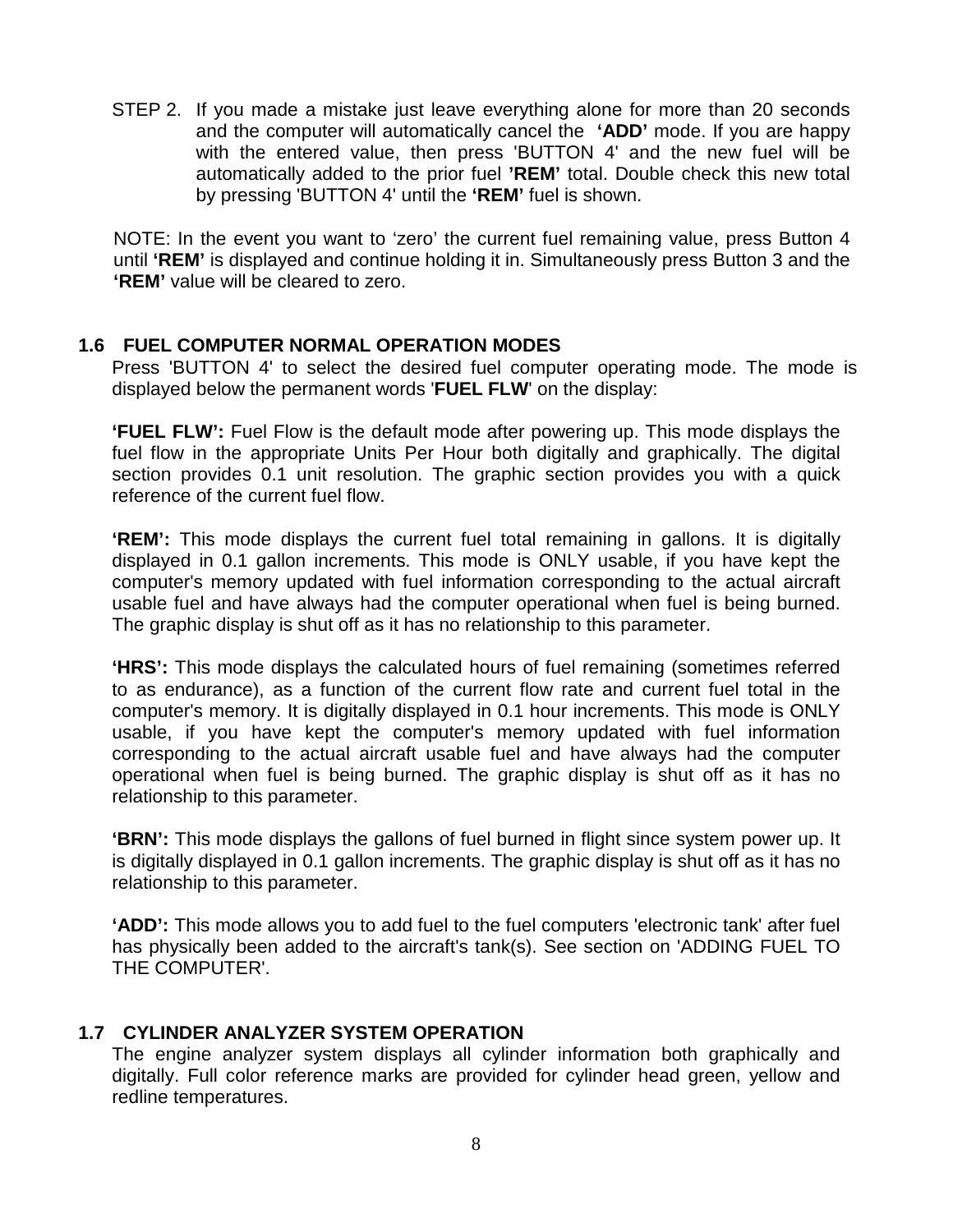#### **'DIAMOND GRAPH' DISPLAY MODES:**

'GRAPHIC MODE 1' (ABSOLUTE EGT): Press 'BUTTON 1' once (if in GRAPHIC MODE 1) to activate. All four graphs in the upper area come on and display absolute EGT temperature. This mode is most useful to spot plug / injector or valve problems. Each bar equals +50 deg. F with the base beginning at 1300 deg. F.

'GRAPHIC MODE 2' (RELATIVE EGT MODE) Press 'BUTTON 1' again (if in GRAPHIC MODE 2) to activate. All four graphs, plus two brackets, in the upper area come on and display RELATIVE EGT temperatures. This mode is most useful to watch short-term behavior of EGT to spot plug / injector or valve problems or when leaning to peak EGT. Each bar equals +20 deg. F with the bases normalized when the mode was activated.

#### **DIGITAL DISPLAY MODES:**

The digital displays shows individual temperatures for EGT and CHT. Periodically messages such as '**E1 C1**' appear to show which probes you are viewing digitally (ex.1: '**E1 C1**' means '**E**'GT **1** and '**C**'HT **1** are in view; ex. 2: '**P1 H4**' means '**P**'eak EGT **1** (hottest) and '**H**'ottest CHT 4 are in view).

The digital display defaults to the hottest CHT. For example, if CHT 1 is the hottest, the digital display will show H1 periodically. Pressing button 2 will cycle through each CHT and the hottest and allow you to select a different CHT by choosing C1, C2 etc. After the unit is turned on, the digital display defaults to show the hottest CHT. Temperature is displayed in Fahrenheit units.

Additionally, warning messages are shown if a cylinder has reached 'red line' temperature (ex: '**H2**' for hot cylinder 2), or is being 'shock cooled' (ex: '**C3**' for cold cylinder 3).

You can select a digital view by successively pressing 'BUTTON 2' :

| Digital Mode # | Digital View                 |             | Cyl. Numbers               |  |
|----------------|------------------------------|-------------|----------------------------|--|
|                | Cyl. 1 EGT & CHT             | 'F1'        | $^{\prime}$ C1 $^{\prime}$ |  |
| 2              | Cyl. 2 EGT & CHT             | 'E2'        | $^{\prime}$ C2 $^{\prime}$ |  |
| 3              | Cyl. 3 EGT & CHT             | <b>'E3'</b> | $'$ C3 $'$                 |  |
| 4              | Cyl. 4 EGT & CHT             | 'E4'        | $^{\prime}$ C4 $^{\prime}$ |  |
| 5              | <b>Hottest EGT &amp; CHT</b> | 'Pn'        | 'Hn'                       |  |

After powering up the unit, the EGT digital display defaults to EGT 1 Periodically the digital display will identify which EGT you are seeing by showing and E followed by the EGT number, such as E1 for EGT 1. After you have successfully leaned the engine (as an example, lets assume it was EGT 2), the digital readout is locked to that EGT and E1 will change to P2 signifying that it **p**eaked on EGT 2. Tap button 2 to select a different EGT by choosing E1, E2, E3 etc. (Note: not available when in the peak mode). Temperature is displayed in Fahrenheit units.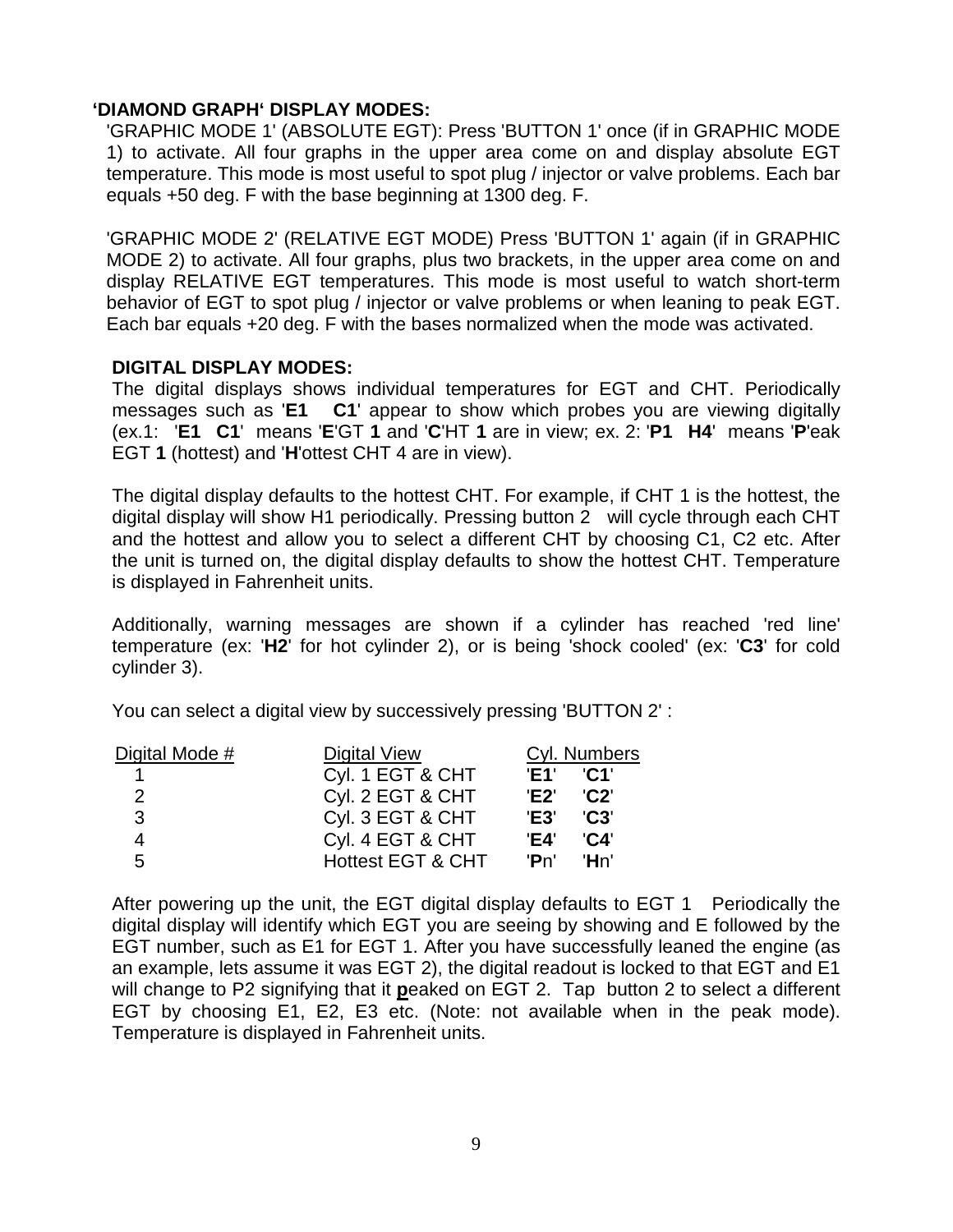#### **LEANING YOUR ENGINE:**

*\*\*\*\*\*\*\*\*\*\*\*\*\*\*\*\*\*\*\*\*\*\*\*\*\*\*\* WARNING \*\*\*\*\*\*\*\*\*\*\*\*\*\*\*\*\*\*\*\*\*\*\*\*\*\*\*\*\*\* REFER TO YOUR ENGINE OPERATING MANUAL FOR THE PROPER TECHNIQUES, TEMPERATURE AND PRECAUTIONS FOR LEANING. STEPS BELOW ARE SUGGESTED ONLY !* \*\*\*\*\*\*\*\*\*\*\*\*\*\*\*\*\*\*\*\*\*\*\*\*\*\*\*\*\*\*\*\*\*\*\*\*\*\*\*\*\*\*\*\*\*\*\*\*\*\*\*\*\*\*\*\*\*\*\*\*\*\*\*\*\*\*\*\*\*\*\*\*

- STEP 1: **STABILIZE;** the aircraft engine temps, throttle, rpm and insure mixture is on the rich (cooler) side temperature (approximately 100 Deg F cooler ) of max EGT. To verify this, enrichen mixture to see that ALL EGT values decrease.
- STEP 2: **LEAN;** the engine mixture smoothly to start the EGT bars climbing (about one bar per 2 seconds). Lean so as not to exceed max EGT. (See your engine manual for proper recommended operation). The digital readout should be showing either 'P1' or 'P2' indicating which EGT is hottest. Use this digital display to monitor and fine tune the EGT temperature according to your engine operating manual.

#### **1.8 ELECTRICAL MONITORING SYSTEM OPERATION**

**VOLTAGE** is displayed both graphically and digitally. Full color range marks provide a quick reference for fast analysis of voltage levels. As voltage rises, the graph size increases proportionately.

Additionally your system has a built-in warning system that flashes the graph when system voltage is out of nominal range (either too low or too high) .

**AMPERAGE** is displayed both graphically and digitally. Full color range marks provide a quick reference for fast analysis of amperage levels. As amperage rises, the graph size increases proportionately.

The digital readout displays amperage at 1 amp resolution. This is useful for troubleshooting.

The amp system functions as an 'alternator load meter' displaying current flow FROM the alternator TO the aircraft electrical system allowing you to see if a load (such as pitot heat) is really drawing current when turned on. You should see an increase on the amp display when you turn on a load, such as pitot heat for example. This tells you that the pitot heater is drawing power and is probably OK. By verifying that voltage remains the same, then it can be assumed that the alternator is supporting the additional load. A very handy feature for in-flight testing / verification of electrical loads and the alternator charging system.

Additionally your system has a built-in warning that flashes the graph and triggers the audio/visual annunciator system (if installed) when the alternator does not produce power for the electrical system. This occurs at low amperage levels of approximately less than 2 amps.

#### **1.9 'AUTOTRACK' ™ SYSTEM OPERATION**

The 'Autotrack' system is a breakthrough in modern engine monitoring technology. Designed to reduce the pilot's workload by assisting in the tedious and often overlooked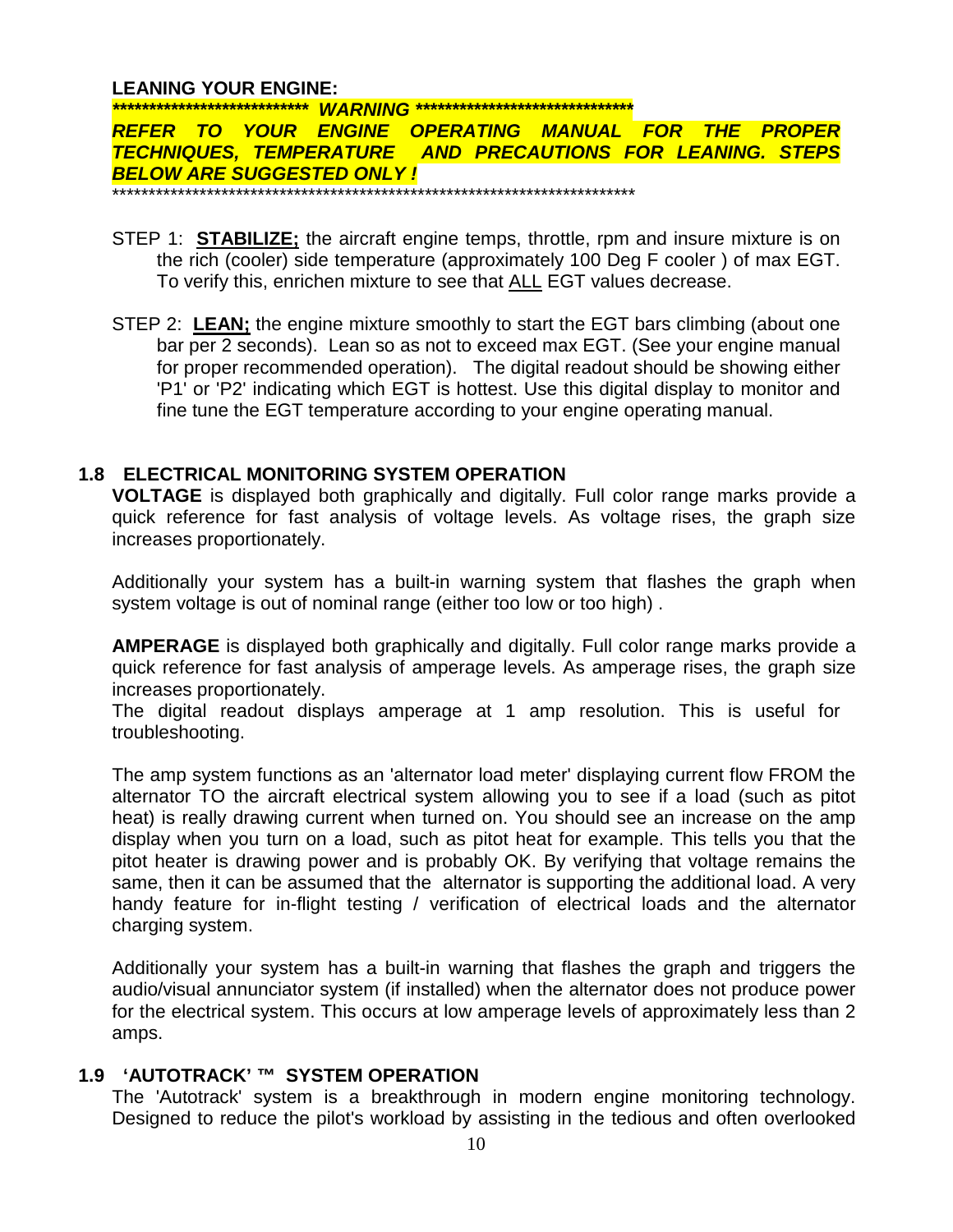job of monitoring engine parameters for deviations from one minute to the next, 'Autotrack' adds a new level of safety to engine management.

Subtle changes may occur in engine parameters that can precede major problems. These changes are often missed by even the most attentive of pilots. 'Autotrack' alerts you to these changes allowing you to analyze the situation and take appropriate action.

#### **WHEN TO USE 'Autotrack':**

- Climb Activate during climb to alert you periodically as CHT increases and to a decrease in manifold pressure.
- Cruise Activate during cruise to alert you if any parameter begins to drift from your selected starting point.
- Descent Activate during descent to alert you to increasing manifold pressure and rising EGT due to a leaning mixture.

#### **HOW TO USE 'Autotrack':**

- STEP 1. STABILIZE the aircraft. Set up your desired power and mixture condition. Allow the engine time to stabilize (i.e., engine temps and pressures, etc.).
- STEP 2. Press 'BUTTON 3'. The 'Autotrack' indicator will activate in the display and the system will begin tracking the engine's performance from this point.

The 'Autotrack' system is now armed and watching for engine deviation from the point you picked. To cancel, simply press 'BUTTON 3' again to extinguish the 'Autotrack' indicator. Re-arm again at any time.

NOTE: Any important alert condition, (i.e., low fuel pressure, high CHT, etc.) automatically cancels 'Autotrack' mode.

#### **'Autotrack' ALERT INDICATIONS:**

If any engine parameter deviates beyond the initial set point, the system will flash the corresponding graphic display and the 'AUTOTRACK' indicator.

If the deviation is large enough, a graphic pointer (circular sweep displays only) will show where the parameter was before the deviation occurred. This gives you a chance to evaluate the magnitude of the deviation and take the appropriate action.

To shut off the alert condition, return the parameter to its previous value (example: adjusting manifold pressure due to a climb) or simply press 'BUTTON 3' to shut off the 'AUTOTRACK' system.

If optionally equipped, an audible and visual alert will activate in the EC100 caution advisory system.